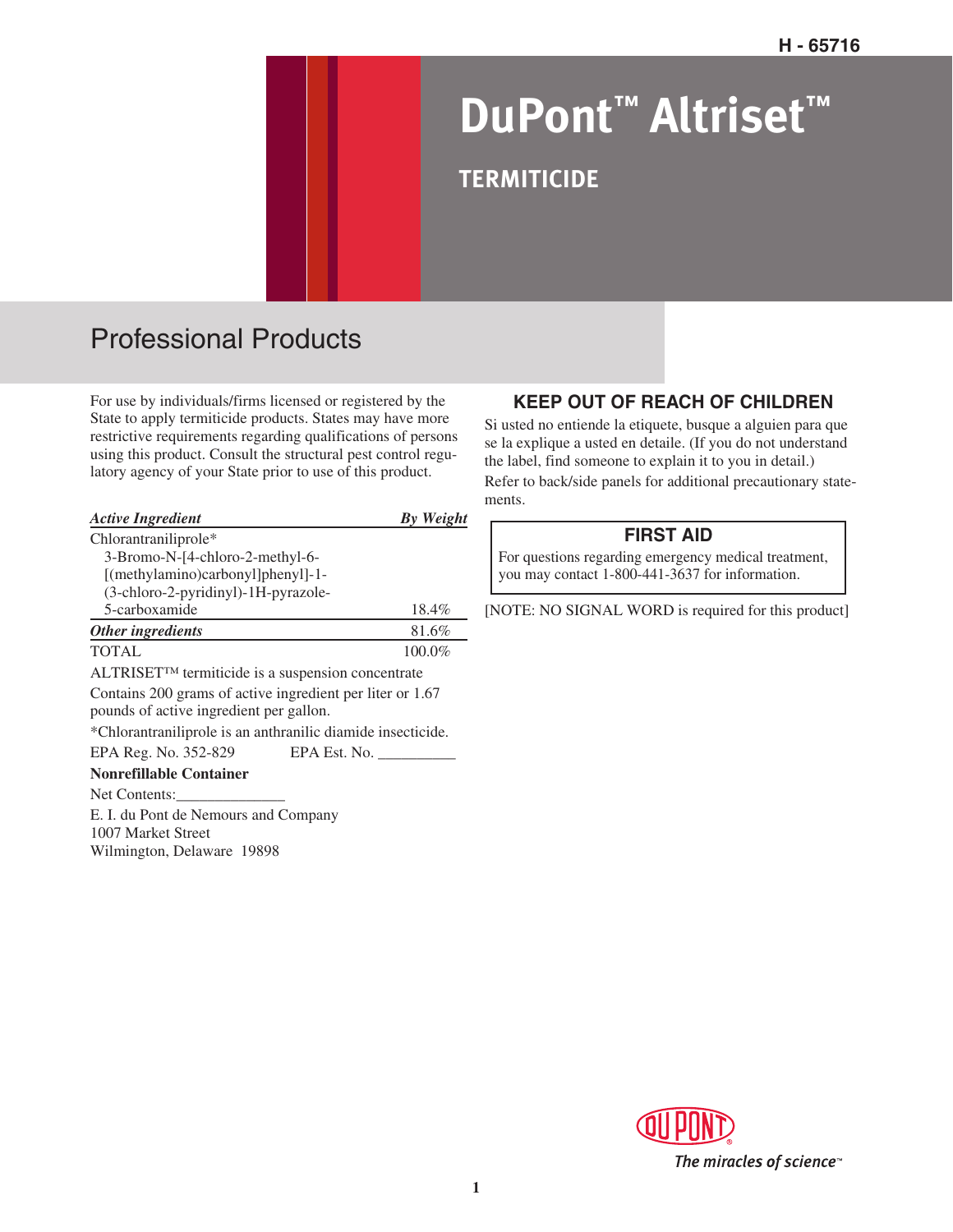## **PRECAUTIONARY STATEMENTS HAZARDS TO HUMANS AND DOMESTIC ANIMALS**

When used as directed this product does not present a hazard to humans or domestic animals.

## **PERSONAL PROTECTIVE EQUIPMENT**

Mixers and loaders must wear:

Long-sleeved shirt and long pants.

Shoes plus socks.

After the product has been diluted in accordance with label directions for use, shirt, pants, socks and shoes are sufficient personal protective equipment (PPE). Follow manufacturer's instructions for cleaning/ maintaining PPE. If no such instructions for washables are available, use detergent and hot water. Keep and wash PPE separately from other laundry.

## **USER SAFETY RECOMMENDATIONS**

**USER SHOULD**: Wash hands before eating, drinking, chewing gum, using tobacco or using the toilet. Remove clothing immediately if pesticide gets inside. Then wash thoroughly and put on clean clothing.

## **ENVIRONMENTAL HAZARDS**

This pesticide is toxic to aquatic invertebrates, oysters and shrimp. Do not apply directly to water. Do not contaminate water when disposing of equipment rinse water. Do not apply where/when conditions could favor runoff. Drift and runoff from treated areas may be hazardous to aquatic organisms in water adjacent to use areas.

## **DIRECTIONS FOR USE**

It is a violation of Federal Law to use this product in a manner inconsistent with its labeling.

Read entire label before using this product.

For use by individuals/firms licensed or registered by the state to apply termiticide products. States may have more restrictive requirements regarding qualifications of persons using this product. The structural regulatory agency of your state may be consulted prior to use of this product.

## **PRECAUTIONS**

Prior to treatment, the applicator must check the area to be treated and the areas immediately adjacent to the structure for visible and accessible cracks and holes to prevent leaks or significant exposures to persons occupying the structure.

After application, the applicator is required to check for leaks. All leaks resulting in the deposition of termiticide in locations other than those prescribed on this label must be cleaned up prior to leaving the application site. Do not allow people or pets to contact areas where leak occurred until the clean up is completed.

Do not apply finished dilution until the location and type of construction of (1) heat or air-conditioning ducts and vents, (2) water and sewer (or plumbing) lines and (3) electrical lines/conduits are known and identified. Caution must be taken not to contaminate or damage these structural elements and airways.

Do not apply to electrical switches or receptacles or other wiring where electrical hazards exist.

- Keep people and pets out of area being treated during application.
- Do not contaminate public or private water supplies.
- Do no treat soil that is frozen or water saturated soil that will not accept the termiticide.
- Use anti-back flow equipment on all filling hoses.

#### **USE INFORMATION**

DuPont™ ALTRISET™ termiticide is intended for use as a remedial and/or preventive termite control product in both pre- and post-construction situations. When treating structures for control/protection against termite infestations, to maximize the effectiveness of ALTRISET™ termiticide, apply the product in a manner as to provide a continuous treatment zone. Every attempt to maintain the continuous treatment zone must be made.

ALTRISET™ termiticide is effective against subterranean termites including species of Reticulitermes, Coptotermes, and Heterotermes.

ALTRISET™ termiticide must be applied by technicians familiar with trenching, rodding, short rodding, sub slab injection, wood injection systems, wall void injection systems, reticulation systems (both sub slab and wall voids) and foam delivery systems.

- Apply ALTRISET™ termiticide using a rate of 0.05% to control subterranean termites.
- ALTRISET<sup>TM</sup> termiticide is formulated as a water-based suspension concentrate.
- ALTRISET<sup>™</sup> termiticide may not be completely effective unless conducive conditions (i.e., moisture problems, direct soil contact) are corrected.

#### **1.0 APPLICATION INSTRUCTIONS**

Application tanks must be cleaned prior to mixing ALTRISET™ termiticide.

ALTRISET™ termiticide must be applied as a dilute finished application using directions contained in the table below.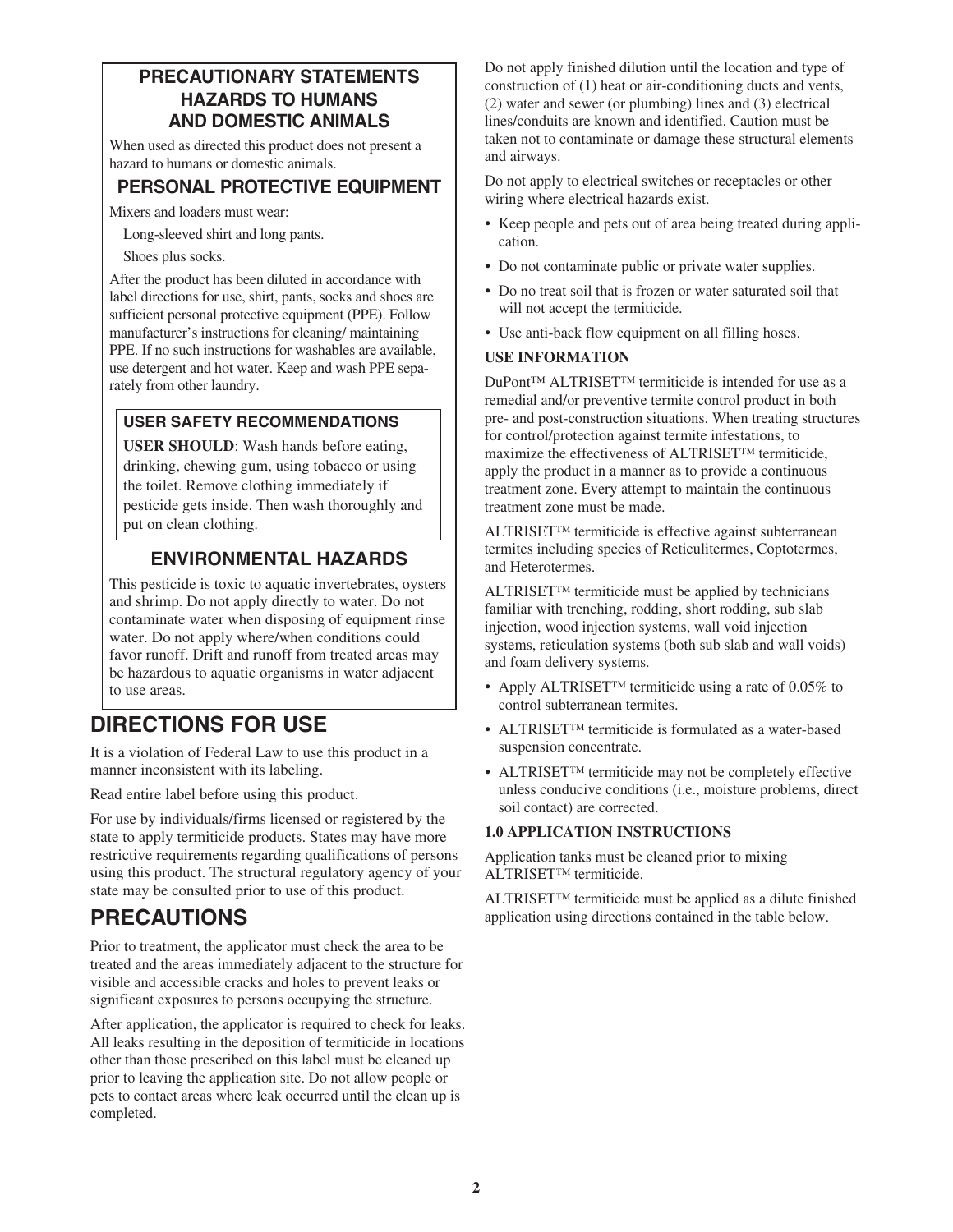**Table I: Mixing Table for DuPont™ ALTRISET™ termiticide**

| <b>Gallons</b> of<br>finished solution<br>desired | <b>Amount of ALTRISETTM</b><br>termiticide required to obtain the<br>amount of finished solution required |  |
|---------------------------------------------------|-----------------------------------------------------------------------------------------------------------|--|
|                                                   | $0.05\%$                                                                                                  |  |
|                                                   | $0.34$ ounces                                                                                             |  |
| 25                                                | 8.5 ounces                                                                                                |  |
| 50                                                | 17 ounces<br>$(1 \text{ pt. } 1 \text{ oz.})$                                                             |  |
| 100                                               | 34 ounces<br>$(2 \text{ pt. } 2 \text{ oz.})$                                                             |  |

| 1 ounce = $29.57$ ml |  |
|----------------------|--|
|----------------------|--|

#### **Mixing Instructions**

Application equipment must be clean and free of visible pesticide deposits before mixing ALTRISET™ termiticide. Mix ALTRISET™ termiticide in the following manner:

- 1) Use clean, well maintained application equipment.
- 2) Fill sprayer tank 1/4 to 1/2 full with water.
- 3) Start pump to begin by-pass agitation and place end of treating tool in tank to allow circulation through hose.
- 4) Shake the container of ALTRISET™ termiticide well before pouring into tank.
- 5) Add required amount of ALTRISET™ termiticide according to Table1, as appropriate.
- 6) Let pump run and allow re-circulation through the hose.
- 7) Add the remaining amount of water.

Note: The spray tank mixture should not be stored in the tank overnight. If this can not be avoided, recirculate the solution before using.

#### **1.1 INFORMATION**

States may have their own regulatory guidelines or requirements in regard to this label. Pest Management Professionals (PMPs) should check with their state for additional rules and regulations for subterranean termite treatments.

ALTRISET™ termiticide may be used for post construction applications to provide remedial or preventive termite protection and for pre-construction treatment.

The ALTRISET™ termiticide label is organized into five main sections.

Section 1: application techniques for termite control for complete post- construction and pre-construction treatments.

Section 2: use directions for a complete post construction treatment.

Section 3: use directions for a pre-construction application.

Section 4: use directions for application to non-structural areas.

#### **1.2 APPLICATION TECHNIQUES FOR A COMPLETE PRE- AND POST-CONSTRUCTION TREATMENT**

When used as specified on this label, ALTRISET™ termiticide provides effective remedial and preventative termite control with the goal of protecting the structure against termites. When applying ALTRISET™ termiticide, every attempt to maintain the continuous treatment zone must be made.

A variety of application techniques will be used in establishing the treatment zones as described below.

#### **1.2.1 Establishing a Vertical Treatment Zone**

Vertical treatment zones are established around foundation elements such as walls, pillars, piers and chimney bases, patios and porches, as well as around pipes, conduits and other utilities. Such applications are intended to prevent subterranean termites from entering the structure on or through the treated building component.

When treating adjacent to foundations the treatment must extend from the finished grade to the top of the footing. Where the depth to the footing is greater than 4 feet, the treatment must extend to a minimum depth of 4 feet. Where the footing is shallow, 6 inches or less, the treatment will extend downward adjacent to the footing.

Methods of establishing the vertical treatment zone are: 1) trench and treat, 2) rod treat, and 3) excavation and treated backfill.

If situations are encountered where the soil will not accept the full label application volume, apply half the volume of ALTRISET™ termiticide finished solution at twice the concentration (0.10%).

#### **1.2.1.1 Trench and Treat Method**

Dig a trench adjacent to the foundation element or building component to be treated. Trench must extend from the top of the grade to the top of the footing. Trench must be a minimum of 6 inches deep and need not be wider than 6 inches. Apply ALTRISET™ termiticide to the soil in the trench as the soil is being replaced in the trench. Apply termiticide at the rate of 4 gallons of dilution per 10 linear feet of trench per foot of depth. Mix the dilution with the soil as it is replaced in the trench to maximize dispersion within the treatment zone.

Where footings are exposed or less than 6 inches below grade it is necessary to trench adjacent to the footing to a depth not to exceed the bottom of the footing. Do not treat below the footing of existing structures.

When treating along a slope it may be necessary to step or terrace the trench to prevent runoff and to create a continuous treatment zone.

Where physical obstructions, such as concrete walkways, driveways, patios, porches, etc. adjacent to foundation elements, prevent trenching, treatment may be made by rodding alone.

When the soil type and/or conditions make trenching impractical, rodding may be used in combination with the trench and treat method. (See Section 1.2.1.2 below).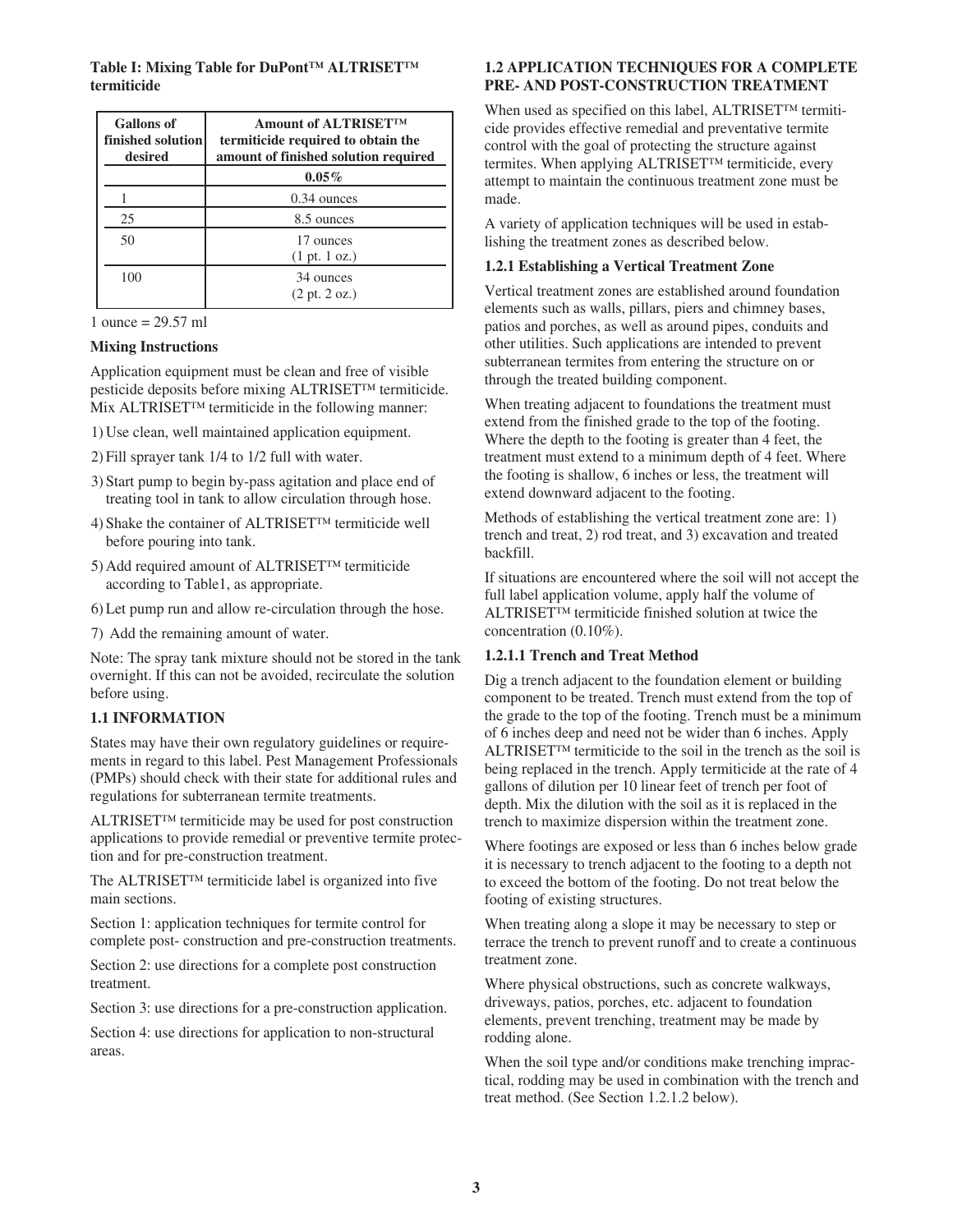#### **1.2.1.2 Rod Treat Method**

As indicated above, physical obstructions and soil conditions often prevent digging a trench adjacent to various building components. In such situations treatment may be made by rodding alone. In addition, it is often impractical to dig trenches to the required depth. In such situations treatment may be made by trenching and rodding to the required depth.

For all rodding applications,where feasible, rodding must be spaced so as to achieve a continuous treatment zone but in no case more than 12 inches apart.

#### **Exposed Soil**

Rod treatments are performed from the bottom of the trench, or from the finished grade when required by conditions above, to the top of the footing or a minimum depth of 4 feet. DuPont™ ALTRISET™ termiticide is injected into the soil at the rate of 4 gallons per 10 lineal feet per foot of depth to the top of the footing. A directional disperson (four way) tip will maximize the distribution of the termiticide in the soil. Inserting the rod at an angle parallel to the foundation will improve the dispersion of the termiticide and increase the likelihood of a continuous barrier.

#### **Sub-Slab Injection**

Rod treatments are used when creating a vertical treatment zone in soil beneath slabs inside and outside of the structure. Before attempting to drill and rod treat soil the applicator must locate heating ducts, water/sewer lines, and electrical lines/conduits. Care must be exercised to not drill or rod into these building elements.

To treat soil beneath slabs drill holes vertically through slab along the foundation or other building component within 6 inches of the expansion joint or slab penetration to be treated. Rod treat soil beneath slab from immediately beneath the slab to the top of the footing at the rate of 4 gallons of ALTRISET™ termiticide per 10 linear feet per foot of depth to the footing.

In rare situations due to the location of building elements such as heating ducts, water/sewer lines and electrical lines/conduits, it may be impossible or undesirable to drill and rod treat vertically. In such situations horizontal short rodding practices may be used to establish a continuous treatment zone along the inside perimeter of the foundation.

Where appropriate, holes must be drilled from outside the foundation at an angle, which allows a finished solution of ALTRISET™ termiticide to be deposited below heating ducts, water/sewer lines, and electrical lines/conduits if present.

Horizontal long rodding practices may only be employed to treat areas underneath the slab that are not accessible by vertical rodding or horizontal short rodding. Long rods exceeding 20 feet in length should not be used.

Inject ALTRISET™ termiticide into the drilled holes at the rate of 4 gallons per 10 linear feet per foot of depth. A directional dispersion (four way) tip will maximize the distribution of the termiticide in the soil.

All holes in commonly occupied areas into which material has been applied must be plugged. Plugs must be of non-cellulose material or covered by an impervious, non-cellulose material such as Portland cement.

#### **1.2.1.3 Treated Backfill Method**

a) Trench and remove soil to be treated onto heavy plastic sheeting or similar material or into a wheelbarrow.

b) Treat soil at the rate of 4 gallons of ALTRISET™ termiticide per 10 linear feet per foot of depth of the trench, or 1 gallon of ALTRISET™ termiticide per 1.0 cubic foot of soil. Mix thoroughly into the soil taking care to contain the liquid and prevent runoff or spillage.

c) After the treated soil has absorbed the finished ALTRISET™ termiticide solution, return the soil to the trench.

#### **1.2.2 Establishing a Horizontal Treatment Zone**

Horizontal treatment zones are established to stop or prevent subterranean termites from entering in crawlspaces that are inaccessible for vertical treatment and for treating soil to be covered by concrete slab floors. Horizontal treatment may also be used to protect stored items such as firewood.

Horizontal applications are made by applying 1 to 1.5 gallons of ALTRISET™ termiticide at low pressure (no more than 25 psi) to the surface of the soil to be treated per 10 square foot.

In the case of pre-construction applications, the treatment must be performed before the vapor barrier is installed.

#### **1.2.3 Treatment of Unit Masonry Walls and Foundation Elements**

Treatment of unit masonry walls such as hollow block, multiple brick, tile and combinations of these materials is intended to stop or prevent termites from entering the structure through these construction elements. When using this treatment, access holes should be drilled below the sill plate and should be as close to the footing as practical.

Where feasible, holes must be drilled in a continuous line so as to inject termiticide into all known voids. Inject termiticide into holes at a rate equal to 2 gallons per 10 linear feet of footing using a nozzle pressure of not more than 25 psi.

Treatment of voids in block, brick or rubble foundation walls should be closely examined. Applicators must inspect areas of possible runoff as a precaution against application leakage in the treated areas. Some areas may not be treatable or may require mechanical alteration prior to treatment.

Foam application may be used to maximize dispersion of termiticide when treating masonry voids. (See Foaming Instructions in Section 1.2.4 below.)

#### **1.2.4 Foaming Instructions**

Construction practices, soil subsidence, or other factors can create situations where a continuous treatment zone cannot be achieved using conventional liquid treatment alone. In such situations, conventional liquid application methods may be supplemented through the use of foam-generating equipment.

Treatment of filled stoops and porches, chimney bases, piers, soil under concrete slabs, block voids, behind masonry, other veneers, and stud walls are examples where foam applications may be useful. Foam applications to wall voids in stud walls should utilize dry foam only (25:1 expansion ratio). Only apply foam to wall voids where termites or termite damage are detected.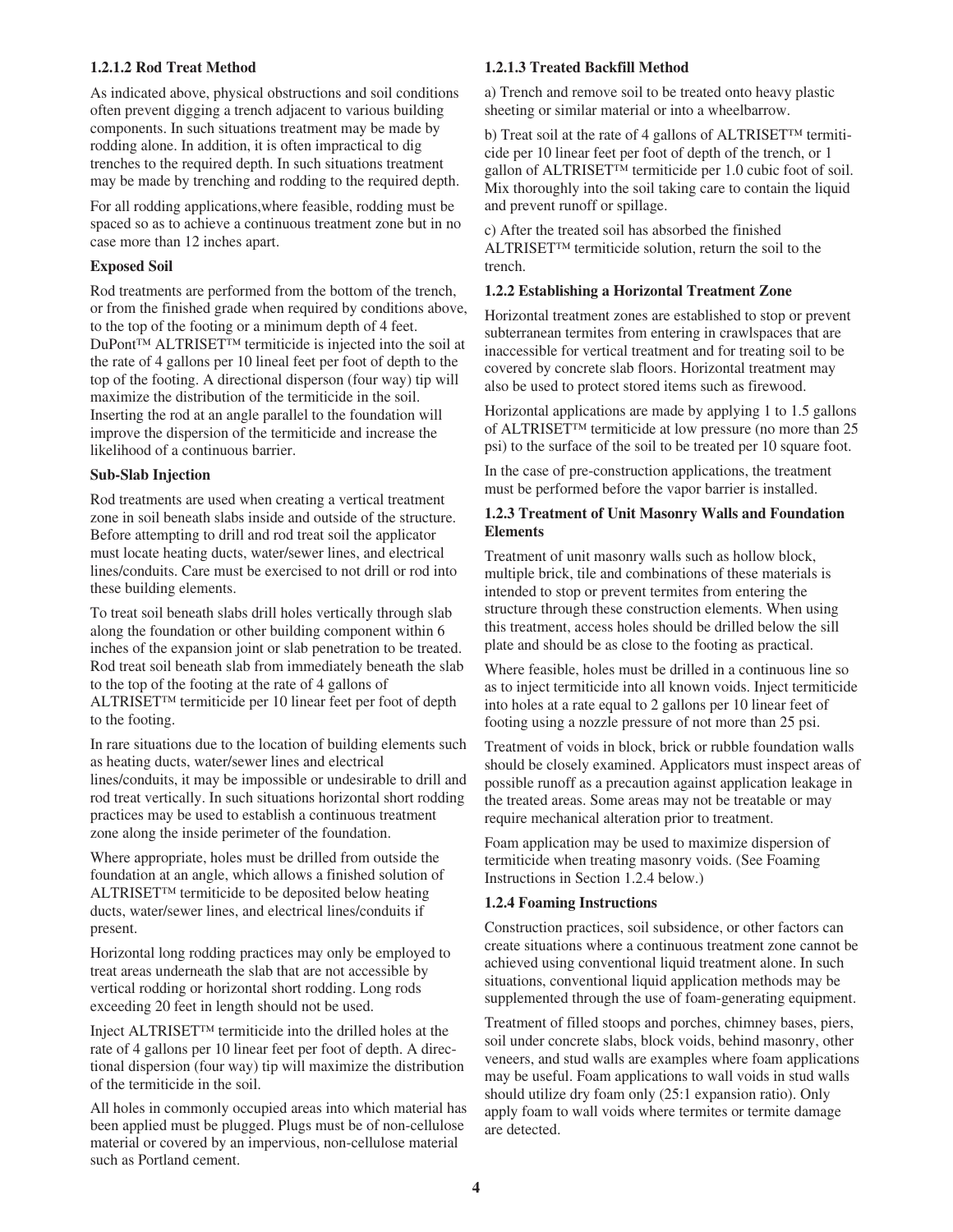In general, foam only applications are appropriate when attempting to maximize horizontal coverage in areas where there is no deep foundation or footing (e.g. around plumbing entries, settling under slabs, and near cracks in concrete). In areas where both lateral spread and deeper vertical penetration of the termiticide are needed both foam and liquid should be used (e.g. adjacent to foundation walls).

Foam and liquid applications must be consistent with the volume and active ingredient instructions in order to ensure proper application has been made. At least 75% of the gallons of the finished DuPont™ ALTRISET™ termiticide solution must be applied as a typical liquid treatment. The remaining gallons must be delivered to appropriate locations using a foam application. The total amount of product applied with the combination of foam and liquid finished solution should be equivalent to that of an application of liquid finished solution only. Foam applications are generally a supplement to liquid treatments, but may be used in difficult to access spot treatment locations.

#### **Foam Mixing Instructions and Application**

Prepare the finished solution of ALTRISET™ termiticide and mix it with manufacturer's specified volume of foaming agent to provide a continuous treatment zone at the recommended rate for specific applications (provided in the text of this label). The foaming agent that is used must be non-repellant to the target termite species. If sufficient foam volume cannot be applied to achieve the recommended rate of ALTRISET™ termiticide required, apply additional finished solution of ALTRISET™ termiticide as liquid to assure proper treatment volumes and concentration in the treatment zone.

#### **Table II: Mixing Table for ALTRISET™ Termiticide Foam**

| $Altriset^{TM}$<br><b>Termiticide</b><br><b>Use Dilution</b> | <b>Gallons</b><br>of Finished<br><b>Solution</b> | Foam<br><b>Expansion</b><br>Ratio* | Finished<br>Foam<br>(Gallons) |
|--------------------------------------------------------------|--------------------------------------------------|------------------------------------|-------------------------------|
| 0.05%                                                        | 1.0                                              | 25:1                               | 25                            |
|                                                              | 1.66                                             | 15:1                               |                               |
|                                                              | 2.5                                              | 10:1                               |                               |
|                                                              | 5.0                                              | 5:1                                |                               |

\* Add the manufacturer's recommended quantity of foaming agent to the ALTRISET™ termiticide solution.

Note: for wall voids, galleries and spot applications use an expansion ratio of greater than or equal to 25:1; for subsurface applications, concrete block, etc. use an expansion ratio of greater than or equal to 5:1 to 15:1.

#### **2.0 COMPLETE POST-CONSTRUCTION TREAT-MENTS FOR SUBTERRANEAN TERMITES**

For applications made after the final grade is installed for the purpose of protecting the structure from termite infestations and/or controlling existing termite populations the applicator must use the methods described below. Apply ALTRISET™ termiticide using a concentration of 0.05% for post-construction use.

#### **2.1. EXTERIOR TREATMENT**

NOTE-Before treatment: turn off the air circulation system of the structure until application has been completed and all ALTRISET™ termiticide has been absorbed into the soil. The exterior application with ALTRISET™ termiticide must be applied in such a way as to provide a continuous treatment zone to prevent termites from infesting the structure. Read and follow APPLICATION VOLUME use directions on this label

#### **2.1.1 Crawl space, Plenum, Concrete Slab and Basement Construction**

Establish a vertical treatment zone around the entire perimeter of the structure to be treated as described in Section 1.2.1 Use one or more of the techniques described as required to establish a continuous vertical treatment zone around the entire perimeter of the structure.

#### **2.1.2 Exterior Obstructions**

#### **2.1.2.1 Slabs on grade (such as walkways, patios, driveways etc.)**

Drill vertically through slab to establish a vertical treatment zone around the entire perimeter of the structure to be treated beneath all adjacent slabs as described in Section 1.2.1.2

#### **2.1.2.2 Earth-Filled Slabs**

Where earth-filled slabs abut the foundation wall, drill slabs vertically and treat soil beneath slab as described in Section 1.2.1.2.

Alternatively, the applicator may use the horizontal rod/treat technique when vertical drilling is not possible or desirable due to slab finish. Where earth-filled slabs are deep, it may be necessary to long rod several times at increasing depths.

#### **2.1.3 Treatment of structures with adjacent well, cisterns or other water bodies**

Do not treat soil within 5 feet of a well or cistern. When treating soil between 5 and 10 feet of a well or cisterns, the treated backfill method must be used. Where a risk of contamination exists due to the proximity of a well, cistern or other water body use the excavation and treated backfill method of application as described in Section 1.2.1.3. Prior to treatment, if feasible, expose the water pipe(s) coming from the well to the structure, if the pipe(s) enter the structure within 3 feet of the grade.

#### **2.1.4 Accessible Crawlspaces**

NOTE- Before Treatment: Turn off the air circulation system of the structure, and as added precaution, vacate people and pets, until application has been completed and all ALTRISET™ termiticide has been absorbed by the soil.

#### **2.1.4.1 Pillars, pilasters, chimney bases, utilities etc.**

Establish a vertical treatment zone of ALTRISET™ termiticide around all pillars, utilities and chimney bases in accordance with Section 1.2.1.

#### **2.1.4.2 Foundation walls**

Establish a vertical treatment zone at the base of foundations walls. Treat in accordance with Section 1.2.1.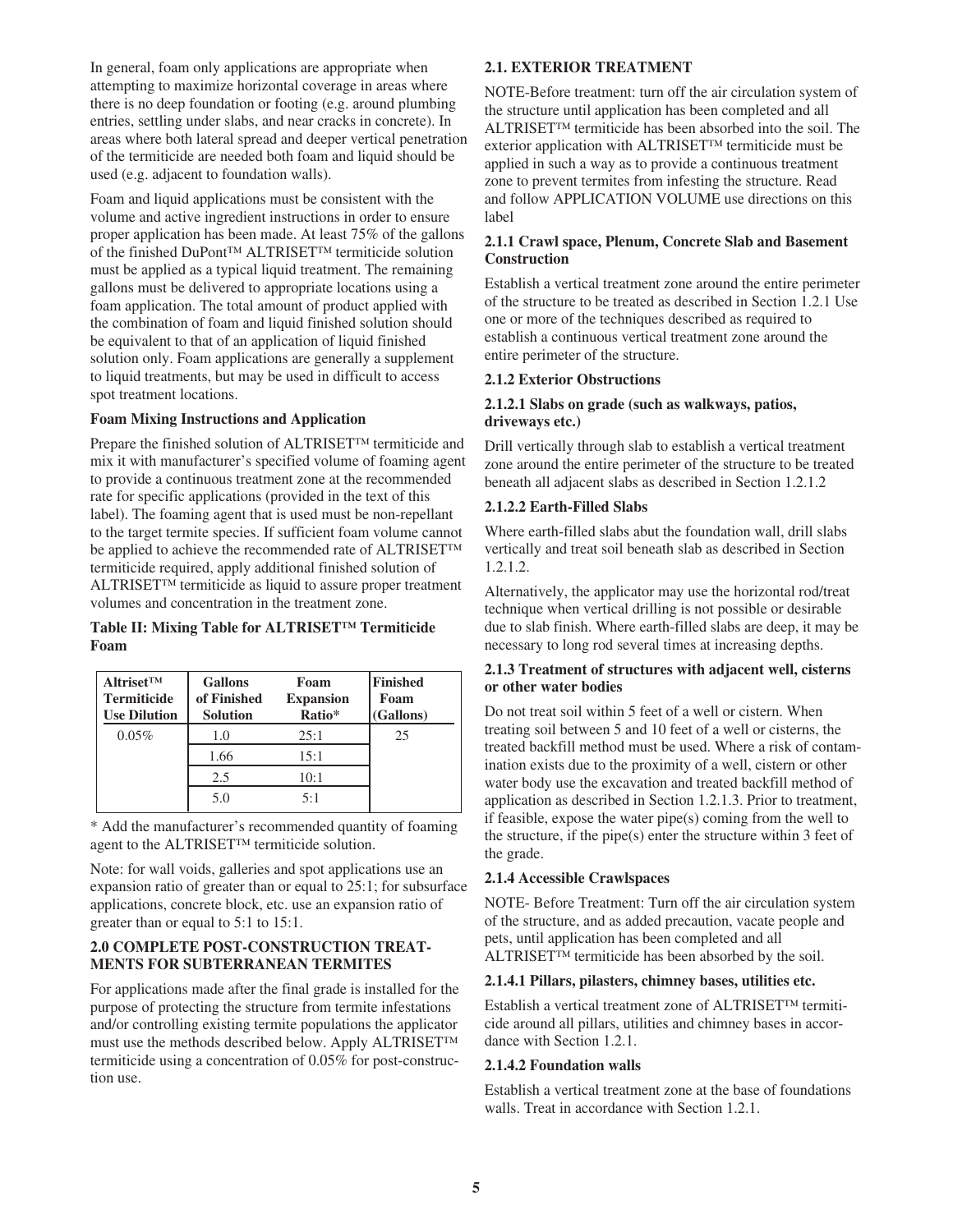#### **2.1.5 Inaccessible Crawlspaces**

NOTE-Before treatment: turn off the air circulation system of the structure until application has been completed and all DuPont™ ALTRISET™ termiticide has been absorbed into the soil. For inaccessible interior areas, such as areas where there is insufficient clearance between floor joists and ground surfaces to allow operator access, excavate, if possible, and treat according to Section 2.1.4 for accessible crawl spaces. Otherwise, apply one, or a combination of the following two methods:

a) To establish a horizontal treatment zone, apply to the surface 1 gallon of ALTRISET™ termiticide per 10 square feet overall using a nozzle pressure of less than 25 p.s.i. and a coarse application nozzle. For an area that cannot be reached with the application wand, use one or more extensions to make the application to the soil. Do not broadcast at pressures greater than 25 psi.

b) To establish a horizontal treatment zone, drill through the foundation wall or through the floor above and treat the soil at a rate of one gallon of ALTRISET™ termiticide per 10 square feet. Drill spacing intervals must not exceed 16 inches apart. Some states have smaller intervals so check state regulations.

#### **2.1.6 Garages**

To treat soil under the slab, drill vertically through the slab along the interior perimeter of the garage foundation as described in Section 1.2.1.2. Treatment along concrete expansion joints, cracks, plumbing, and utility services penetrating the slab should be performed. It may be necessary to drill holes along one side of the slab adjacent to an interior partition wall if there is clear evidence of termite activity or damage to the wall.

#### **2.2 Interior Concrete Floors**

Sub-slab injection treatments should be made from inside the structure or, in cases where this is not possible, by drilling through the foundation from the outside as directed in Section 1.2.1.2 above.

Prior to making any treatments, locate all heating/air conditioning ducts, vents, water/sewer lines and electrical lines/conduits.

#### **2.2.1 Bath Traps/ Drain Pipes/ Utility Penetrations**

To treat exposed soil or soil covered with tar or similar sealant around plumbing and/or drainpipe areas and/or utility penetrations, tar or sealant may have to be removed to allow for adequate soil treatments. An access door or inspection portal may be installed if one is not already present. After inspection and removal of all wood/cellulose debris, the soil is treated by rodding or trenching the soil with ALTRISET™ termiticide. Treat with a minimum of 1 gallon to a maximum of 4 gallons of finished solution per square foot.

#### **2.2.2 Shower Drains**

Drill through slab adjacent to shower drain and apply ALTRISET™ termiticide by sub slab injection to the soil below. Foam application may be used to ensure maximum dispersion. Multiple access points may be drilled adjacent to the drain.

Treat soil with a minimum of 1 gallon but no more than 4 gallons of finished solution per shower drain. Horizontal rodding may be used to access and treat the soil associated with the shower drain if a horizontal treatment is required.

#### **2.2.3 Fixed Sub slab Delivery Systems for Sub-Slab Treatment**

Sub slab insecticidal delivery systems such as permanently installed piping or flexible tubing may also be used to deliver product to critical inaccessible areas under the slab such as concrete expansion joints, cracks, plumbing utility services penetrating the slab, etc. Follow manufacturer's directions for use of the delivery system to ensure that the insecticide is distributed evenly throughout the treatment zone. For these systems, the finished solution of ALTRISET™ termiticide must be applied at the rate of 1 gallon per 10 square feet.

#### **2.3 PLENUM CONSTRUCTION**

For interior treatment of plenum structures that use a sealed under-floor space to circulate heat and/or cooled air throughout the structure follow these instructions:

1) Remove the sealing fabric and anything on the sealing fabric to expose soil no more than 18 inches adjacent to all foundation structures, including foundation walls, interior piers, pipes, and other structures with soil contact. Follow the instructions listed in Section 1.2.1.

2) After the finished solution of ALTRISET™ termiticide has been absorbed by the soil; replace the sealing fabric and anything to be placed on the sealing fabric to its original, pretreatment position.

#### **2.4 TERMITE CARTON NESTS**

It is desirable to physically remove carton nest material from the structure when such nests are found. If this is not feasible, termite carton nests in building voids, crawl spaces, and attics must treated directly by injecting solution of ALTRISET™ termiticide using a pointed injection tool.

Multiple injection points to varying depths may be necessary. Wood material associated with carton nest may also be treated using the injection method described in Section 5.1.1 of this label.

#### **2.5 UNIT MASONRY FOUNDATIONS AND VOIDS**

Voids within unit masonry walls, pillars, chimney bases etc. should be treated with ALTRISET™ termiticide as described in Section 1.2.3.

Foam application may be used to maximize dispersion.

#### **2.6. RETREATMENT INSTRUCTIONS**

Retreatment for Subterranean termites in or along the outside perimeter of the structure may only be performed if there is clear evidence of re-infestation or disruption of the treatment zone due to construction, excavation, or landscaping and /or evidence of the breakdown of the termiticide treated area in the soil.

These vulnerable or re-infested areas may be retreated in accordance with application techniques described in this label. The timing and type of these treatments will vary depending on factors such as termite pressure, soil types, soil conditions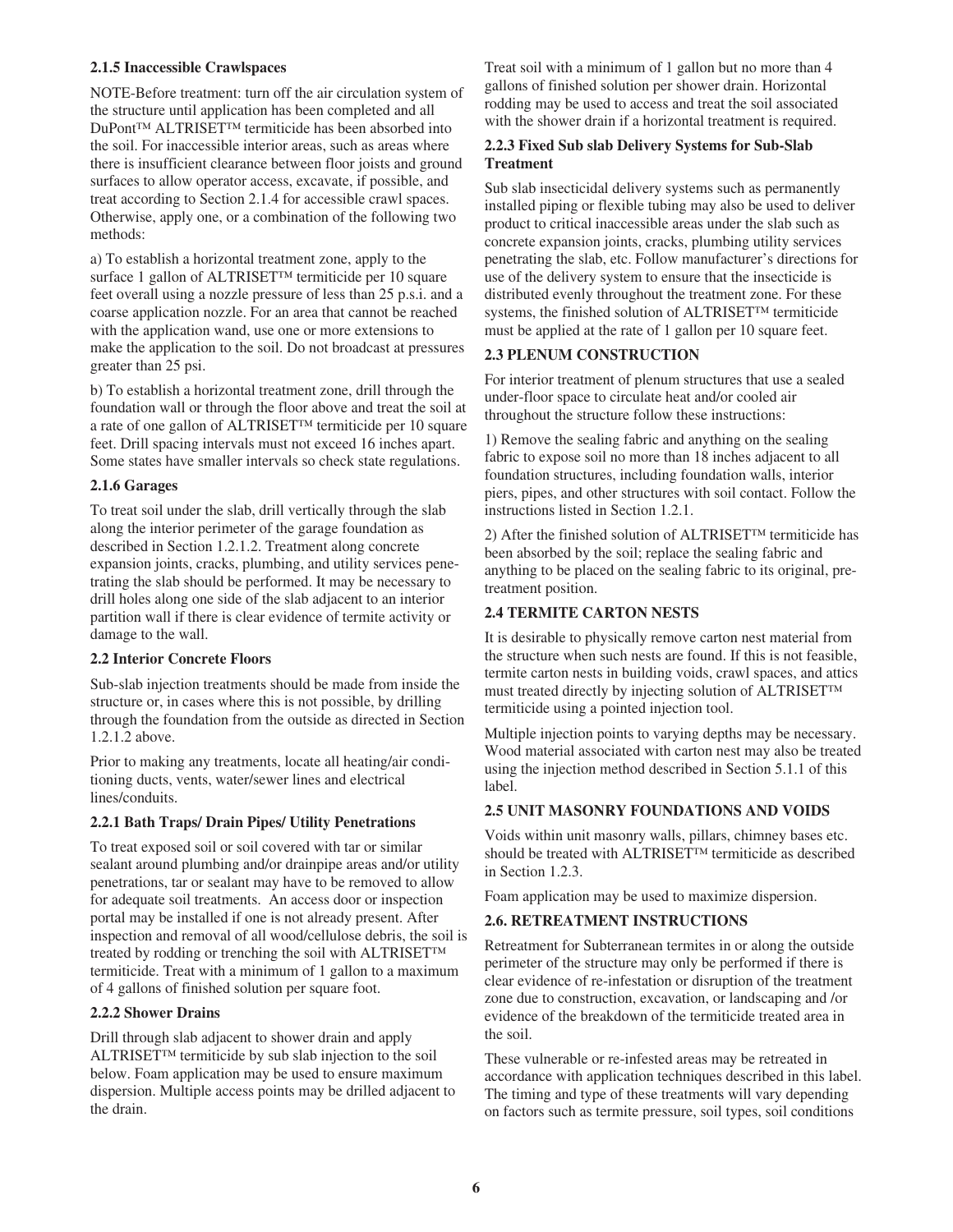and other factors, which may reduce the effectiveness of the treatment zone.

#### **3.0 PRE-CONSTRUCTION TREATMENT FOR PREVENTION OF SUBTERRANEAN TERMITES**

FOR PRE-CONSTRUCTION TREATMENTS, UP TO AND INCLUDING TREATMENT OF FINAL GRADE, DO NOT APPLY AT A LOWER DOSAGE AND/OR CONCENTRA-TION THAN SPECIFIED ON THIS LABEL.

Prior to each application, applicators must notify the general contractor, construction superintendent, or similar responsible party, of the intended termiticide application and intended sites of application and instruct the responsible person to notify construction workers and other individuals to leave the area to be treated during application and until the termiticide is absorbed into the soil. Apply DuPont™ ALTRISET™ termiticide using a concentration of 0.05% for pre-construction use.

#### **3.1 HORIZONTAL TREATMENT ZONES**

Establish a horizontal treatment zone beneath all slabs, including but not limited to floor slabs, carports, porches, basement floor and entrance platforms, in accordance with Section 1.2.2 Establishing a Horizontal Treatment Zone. If fill beneath slab is gravel or other course aggregate apply at the rate of 1.5 gallons per 10 square feet. Application must be made before the vapor barrier is installed.

#### **3.2 VERTICAL TREATMENT ZONES**

Establish a continuous vertical treatment zone around all foundation elements including but not limited to foundation walls, pillars, pilasters and chimney bases. In addition, establish a vertical treatment zone around pipes, utility penetrations and similar penetrations in floor slabs. Vertical treatment zones must be established in accordance with Section 1.2.1.

#### **4.0 APPLICATION TO NON-STRUCTURAL AREAS**

For control / or reduction/or suppression of termite populations in posts, poles, landscape elements and outdoor monitoring devices.

These treatments are not a substitute for structural treatment but are intended only to protect the article to which treatment is applied. If the structure is identified as infested, refer to the procedures described in other sections regarding treatment of infested structures.

#### **4.1 POSTS, POLES**

Previously installed posts, poles, landscape ornamentation or signs may be treated with solution of ALTRISET™ termiticide in accordance with the appropriate portion of Section 1.2.1. When sub-surface injecting/rodding, treat all sides to create a continuous treatment zone.

#### **4.2 TREES**

Non-edible fruit and nut bearing trees infested with subterranean termites may be treated by drilling into tree cavities or termite galleries or termite carton nests. Detection of the location of the termite infestation should be done through visual inspection and if appropriate the use of detection tools. Treatment may be done by injecting solution of ALTRISET™ termiticide into the infested tree cavity or termite gallery or termite carton nest in the tree using a pointed

injection tool. Multiple injection points to varying depths may be required.

#### **4.3 FIREWOOD, STUMPS, LOGS, OTHER OUTDOOR CELLULOSE MATERIALS**

If cellulose material such as infested firewood, stumps, felled tree material, or other cellulose materials will not be removed from the surroundings of a structure, treatment with finished solution of ALTRISET™ termiticide may be applied to control an infestation. The surface of the soil under the cellulose material may be treated by using finished solution of ALTRISET™ termiticide at the rate of 1 gallon per 10 square feet.

In the case of stumps or cellulose material that extends below the surface, the surrounding soil may be treated by trenching and rodding into the trench at the rate of 4 gallons finished solution of ALTRISET™ termiticide per 10 linear feet.

## **STORAGE AND DISPOSAL**

Do not contaminate water, food or feed by storage or disposal.

**PESTICIDE STORAGE:** Do not subject to temperatures below 32 degrees F. Store product in original container only in a location inaccessible to children and pets. Do not contaminate water, other pesticides, fertilizer, food or feed in storage.

**PESTICIDE DISPOSAL:** Do not contaminate water, food or feed by storage or disposal. Pesticide wastes are acutely hazardous. Improper disposal of excess pesticide, spray mixture or rinsate is a violation of Federal Law. If these wastes cannot be disposed of by use according to label instructions, contact your State Pesticide or Environmental Control Agency, or the Hazardous Waste representative at the nearest EPA Regional office for guidance.

**CONTAINER HANDLING: Refer to the Net Contents section of this product's labeling for the applicable "Nonrefillable Container" or "Refillable Container" designation.**

**Nonrefillable Rigid Plastic and Metal Containers (Capacity Equal to or Less Than 5 Gallons):** Nonrefillable container. Do not reuse or refill this container. Triple rinse container (or equivalent) promptly after emptying. Triple rinse as follows: Empty the remaining contents into application equipment or a mix tank and drain for 10 seconds after the flow begins to drip. Fill the container 1/4 full with water and recap. Shake for 10 seconds. Pour rinsate into application equipment or a mix tank or store rinsate for later use or disposal. Drain for 10 seconds after the flow begins to drip. Repeat this procedure two more times. Then, for Plastic Containers, offer for recycling if available or puncture and dispose of in a sanitary landfill, or by incineration. Do not burn, unless allowed by state and local ordinances. For Metal Containers, offer for recycling if available or reconditioning if appropriate, or puncture and dispose of in a sanitary landfill, or by other procedures approved by state and local authorities.